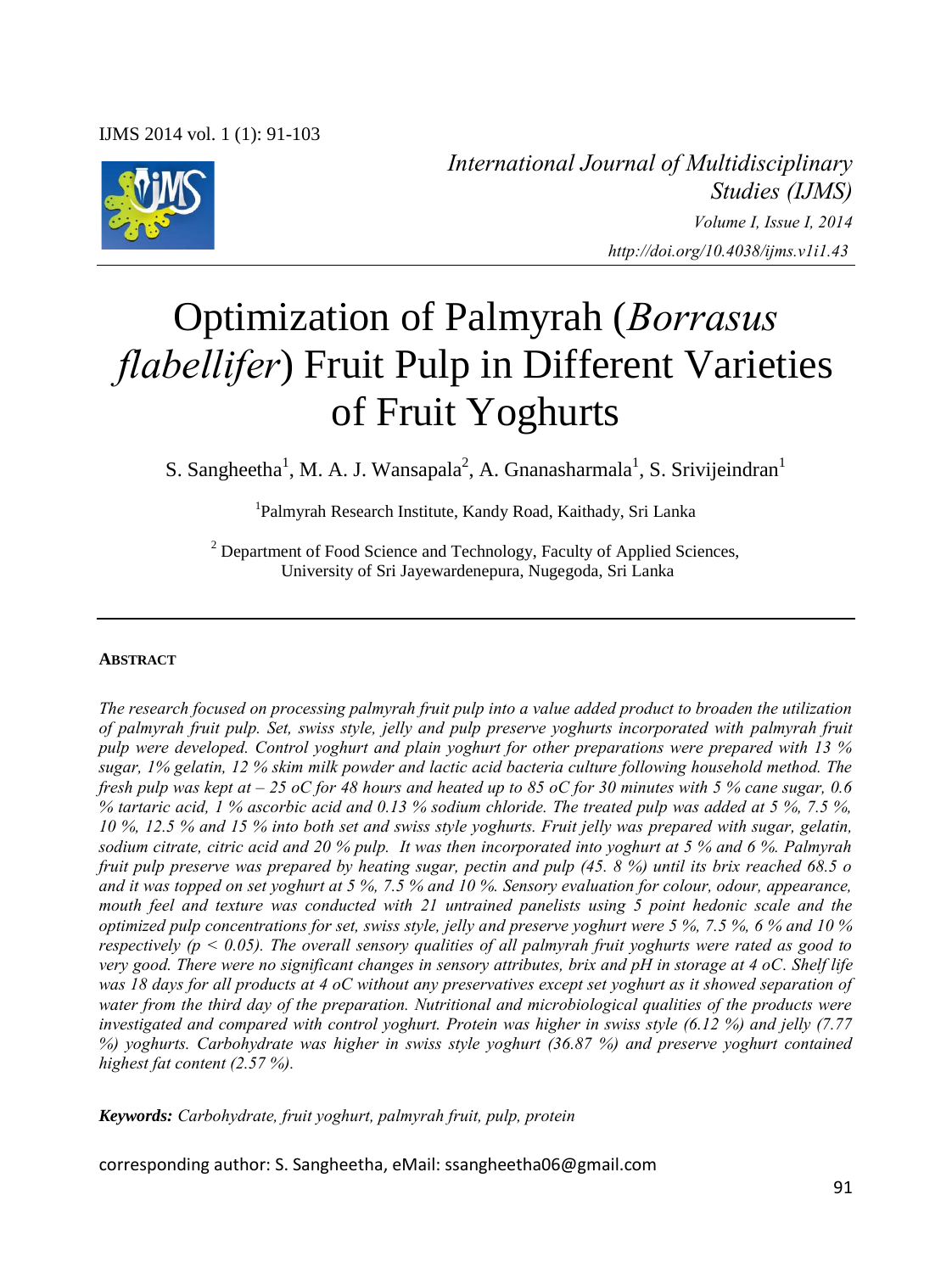## **1. INTRODUCTION**

Palmyrah (*Borrasus flabellifer*) possess a great capacity to yield several products of economic importance and hence it is called "Wishing tree" which means a palm that yields anything and everything. Almost every part of the palm is utilized but most of the products from the palm are made by traditional methods known from the time immemorial.

It is estimated from the statistical data of existing female palms in Sri Lanka that, about 20,000 tons of palmyrah fruit pulp is available annually during fruit season but around 10000 tons of pulp is thrown in to nature or used for animal feeding (Jansz et al 2002) every year because its uses are limited mainly due to the presence of a bitter compound and lack of trials are done to process into various consumer attractive value added products.

Moreover, palmyrah fruit pulp is nutritious and has a yellow colour due to carotenoids which are precursors of vitamin A and therefore it has potential of being as a source of vitamin A and giving attractive yellow colour to foods. In addition to that, it is revealed that pulp is rich in vitamin C (ascorbic acid) and a good source of pectin which could be used to process the fruits into various products (Theivendrarajah, 2008)

With regard to palmyrah plantation, it is reported that currently 24.260 hectares equivalent with 11 million palms are available of which 3.5 million trees are in Jaffna, 3.5 million in Kilinochchi, 3 million in Mannar and balance scattered all over the country (Palmyrah development board 2010). Government's Mahinda Chintana 10 - year plan aims to increase the current level of palms from 11 million to 16 million by 2016 and the vision of it for the future strongly emphasizes on the need to promote palmyrah based products including its fruits. Also the government has given high priority for dairy development (Ministry of livestock and rural community development, 2010). Currently major part of milk production is done by farmers domestically and their life is as same as that of palmyrah dependents.

The above facts generated the idea to produce a value added consumer attractive product using palmyrah fruit pulp and milk. As a result the research was conducted with the aims of developing formulae for different kinds of palmyrah fruit yoghurts, analyzing nutrient contents of the yoghurts and determining shelf lives of them. The research, when industrialized will give the benefits to the palmyrah dependents of approximately  $1/3^{rd}$  of the population of Northern and Eastern provinces where palmyrah occurs extensively by increasing the marketing and utilization of palmyrah fruit pulp, minimizing the wastage of a nutritive resource and under exploitation of the health aspects of pulp and employment opportunities to produce novel product for consumers.

## **2. BACKGROUND**

Yoghurt is a healthy and delicious fermented milk product due to its nutritive and therapeutic value with a custard-like consistency which differentiates it from other fermented milk products (Perdigon et al 2002). The Codex Alimentarious Commission (2008) defines it as a coagulated milk product obtained by lactic acid fermentation through the action of *Lactobacillus bulgaricus* and *Streptococcus*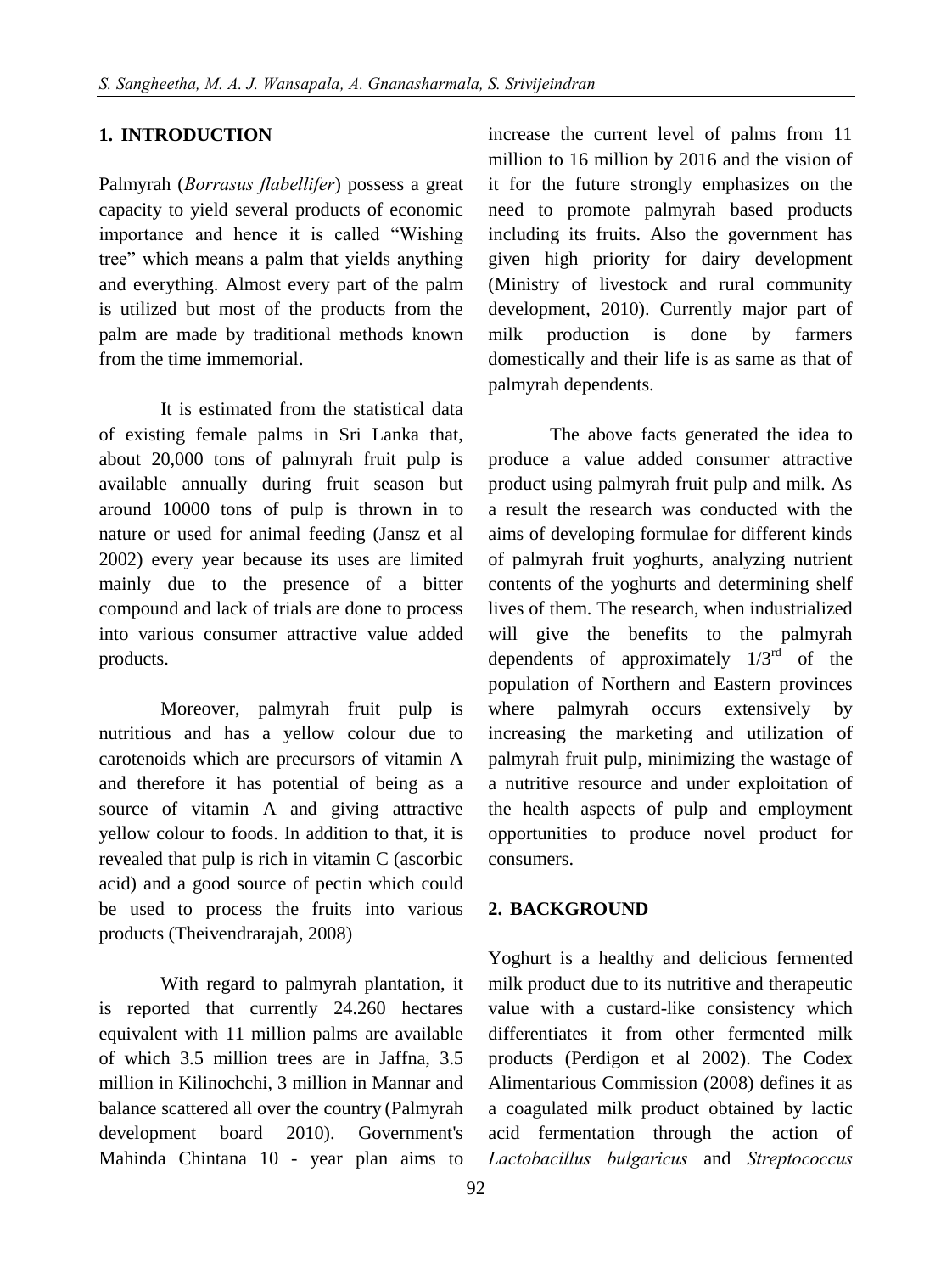*thermophilus* from milk with or without additions and the microorganisms in the final product must be viable and abundant.

Yoghurt is commonly considered as safer product and nutritionists are being considering incorporating inexpensive source of nutrient to make it an almost complete food (Boghra and Mathur 2002). Yoghurt is easily digestible and palatable than milk as it contains less lactose. Further, it is treasured for controlling the growth of bacteria and in curing of intestinal disease, for instance, constipation and diarrhea, lowering of blood cholesterol and anti-carcinogenic effect (Kamruzzaman et al 2002). Yoghurt is a great source of B vitamins, phosphorus and calcium. Organoleptic properties such as flavour, texture and aroma of yoghurt depend upon so many factors including the raw materials, manufacturing process and the bacterial strains used (Kumar and Mishra 2004).

According to the Sri Lankan Standard for yoghurts (SLS 824 Part 2:1989) a standard yoghurt should be smooth, glossy surface, no crack or holes on the top, no whey synersis, no off flavor or odor and clean layer on the surface of the yoghurt. It also says that yoghurt must contain minimum of 3.0 % fat whilst it categorizes the yoghurt that contains between 0.5 % and 3.0 % fat as low fat yoghurt and that with less than 0.5 % fat is non-fat yoghurt.

Palmyrah fruit pulp has bitter taste due to flabelliferins and it gives a negative impact on utilization of pulp. Despite that from the point of health, palmyrah fruit pulp has numerous benefits to us. It is now proved that flabelliferins lowers the glucose absorption into blood, increase the cardiac anti oxidant activity and decrease the blood cholesterol. Recent

studies show that pulp is rich in provitamin A (32 ppm), vitamin C (285 ppm) (Jeyaratnam 1986) and contains lycopene as well (Pathberiya and Chandrika 2003). Lycopene is an anti oxidant which is beneficial in cardiovascular ailments and cancer.

# **3. MATERIALS AND METHODOLOGY**

# **3.1 Materials**

Fresh milk was procured from Yarlco, the only dairy production unit in Jaffna peninsula and cream separation was done there using their cream separator. Other ingredients were collected from Jaffna market. Palmyrah fruits were collected from Kopay and Navatkuli.

Reagents used for chemical and microbiological analysis of the developed products were purchased from Sigma Aldrich. All glassware were obtained from ISO certified companies in United Kingdom and Germany and the equipment used for the studies were caliberated and made in United Stated of America and Germany.

## **3.2 Quality tests and preparation of raw materials**

Selection and quality of raw materials are the major determinants of the quality of end products in a processing. Therefore raw materials are analyzed prior to be subjected to the processing to ensure the production of good quality end product. In the study, raw milk was subjected to clot boiling test with 68 % alcohol according to COMESA/East African Standards. Also the pH, titrable acidity as lactic acid, total soluble solid, fat and solid non fat of milk were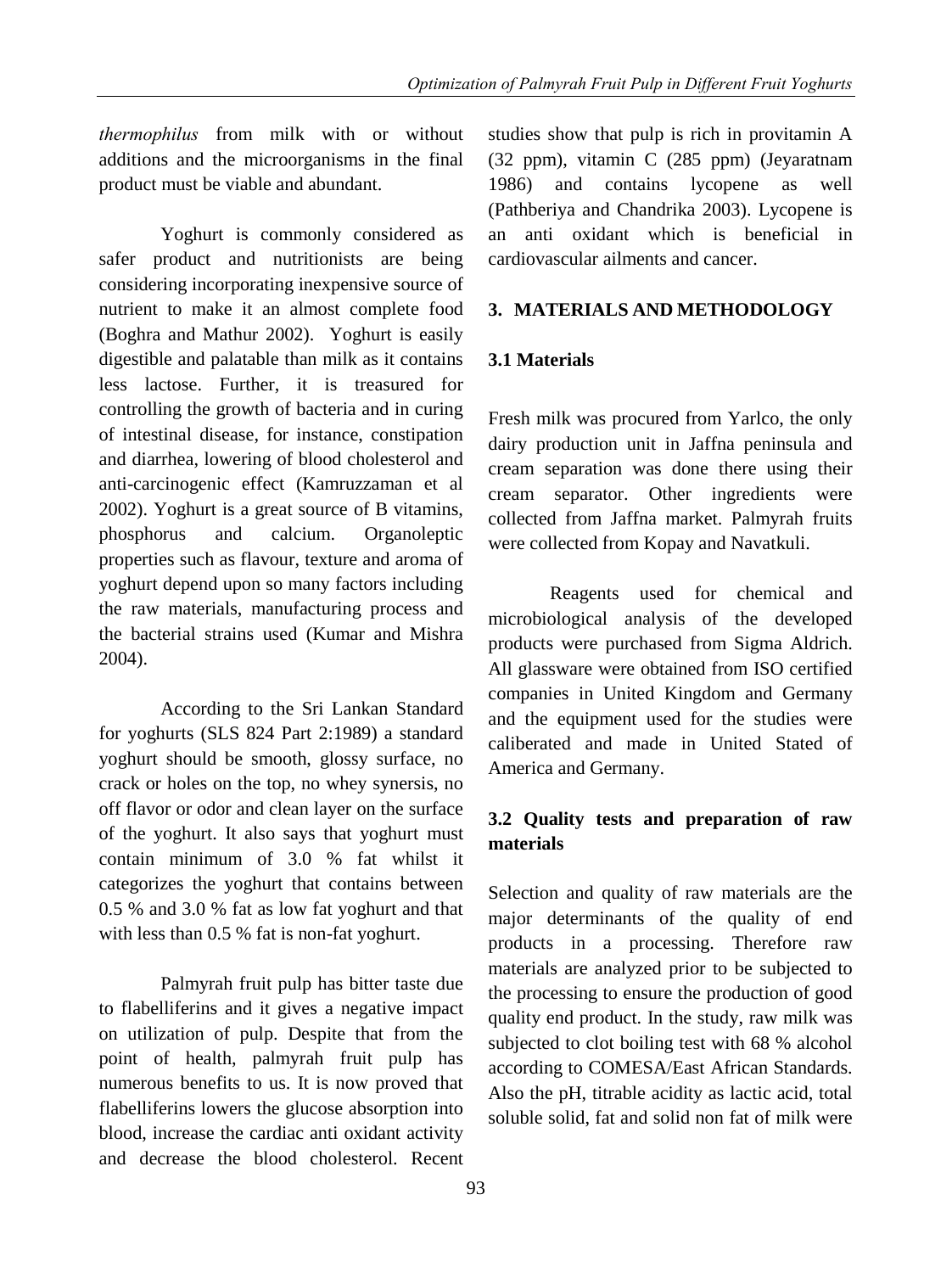determined. It was boiled up to 80  $^{\circ}$ C for 15 minutes.

Pest attack free, fresh, black skinned, well ripe fruits were selected to the study. The nutlets were dipped in warm water  $(45 - 50^{\circ}C)$ for few seconds and then macerated. The ratio of pulp: added water was 1:0.5 (v/v). Pulp was then strained through a muslin cloth. It was kept in deep freezer at -25  $\mathrm{^{\circ}C}$  for about 48 hours.

Palmyrah fruit pulp was treated with 5 % sugar, 0.6 % tartaric acid, 1 % ascorbic acid, 0.2 % citric acid, 0.13 % sodium chloride and 1 % gelatin and the mixture was heated up to 85 <sup>o</sup>C for 30 minutes to incorparate into set and swiss style palmyrah fruit pulp yoghurts.

For jelly yoghurt, palmyrah fruit pulp jelly was prepared with sugar (84 %), gelatin (11.5 %), tartaric acid (1.06 %), sodium citrate (0.18 %), water and 20 % pulp following the house hold method. Sugar (53 %) and pectin (0.35 %) were heated together with the pulp (45. 8 %) were heated until brix reached 68.5  $\degree$ to prepare fruit preserve for fruit preserve yoghurt. The preserve was prepared freshy in each preparation, so that it can eaisly be poured on the yogurt easily before it gets set.

#### **3.3 Preparation of yoghurts**

For the plain yoghurt for all four products, 13 % sugar, 1 % gelatin and 12 % skim milk powder were added and the amounts of them were same in all products. The house hold method for yogurt production was used to prepare yoghurt using lacitic acid bacteira culture procured from Jamma. The preparation of yoghurt, its processing conditions and ingredients were kept same in the preparation of all products.

**Optimization of pulp in set and swiss style yoghurts** Five recipes in each category of yoghurts were developed for palmyrah fruit pulp incorporated set fruit yoghurt and swiss style yoghurt (Table 1).

**TABLE 1:** Optimization of fruit pulp concentrations in palmyrah fruit pulp set yoghurt and swiss style yoghurt

|                           | <b>Treatments</b> |      |       |       |       |
|---------------------------|-------------------|------|-------|-------|-------|
|                           |                   |      |       |       |       |
| Treated                   |                   |      |       |       |       |
| fruit pulp                | 5.00              | 7.50 | 10.00 | 12.50 | 15.00 |
| amounts                   |                   |      |       |       |       |
| $(g 100 \text{ ml}^{-1})$ |                   |      |       |       |       |

**Optimization of pulp as jelly in fruit jelly yoghurt** Two recipes of palmyrah fruit pulp jelly yogurts were prepared by blending the jelly in different percentages (Table 2). All ingredients except jelly were kept constant in all blends.

**TABLE 2:** Optimization of palmyrah fruit pulp jelly in swiss style yoghurt

| <b>Treatment</b> | Pulp in the jelly added to the    |  |  |
|------------------|-----------------------------------|--|--|
|                  | product $(g 100 \text{ ml}^{-1})$ |  |  |
|                  | 5.0                               |  |  |
|                  | 60                                |  |  |

## **Optimization of pulp as preserve in fruit preserve yoghurt**

Three recipes of palmyrah fruit pulp preserve incorporated set yoghurts were prepared. Table 3 shows the percentage of palmyrah fruit pulp preserve added in each treatment. The preserve was poured on the set yogurt. All ingredients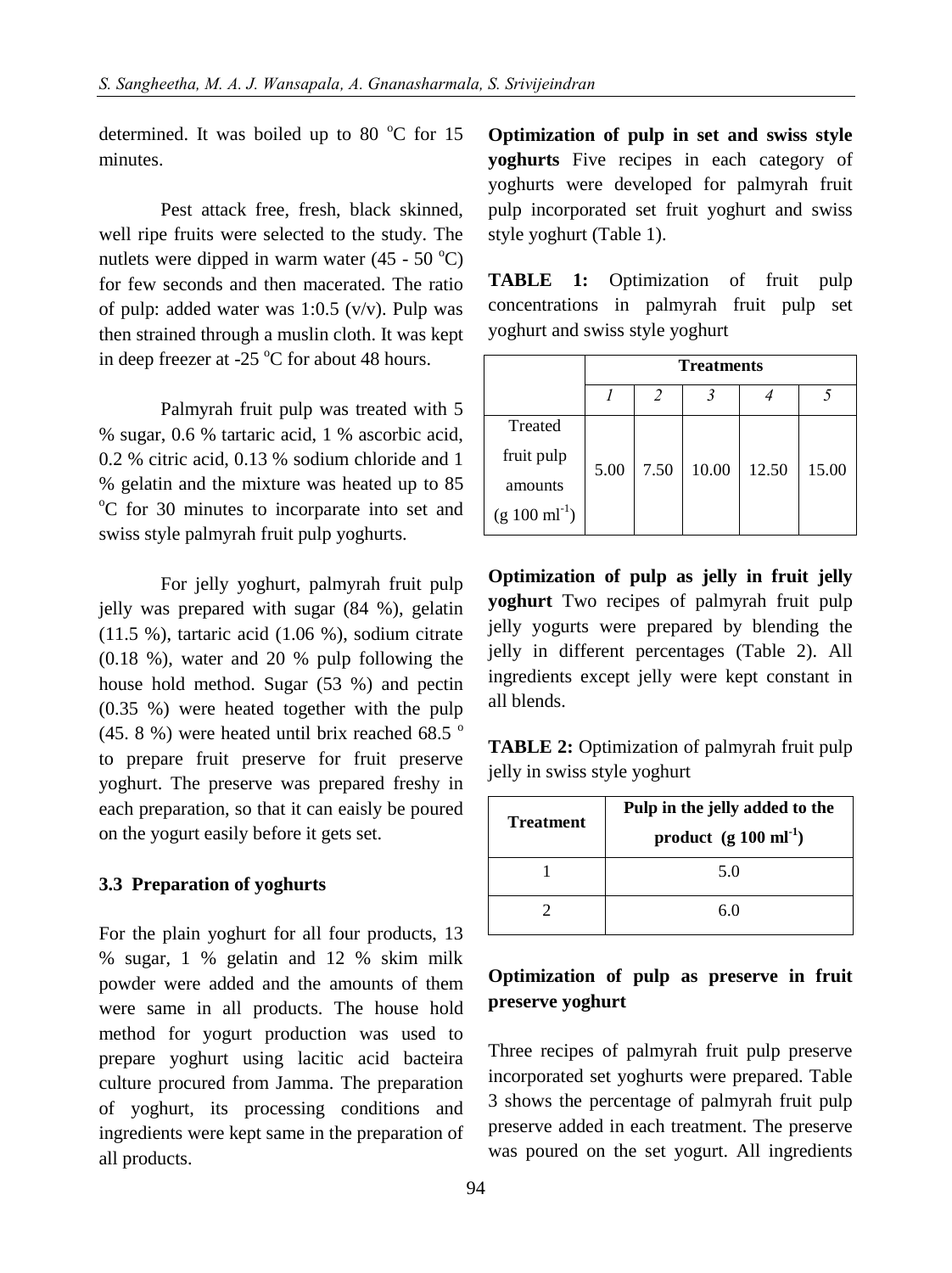except fruit pulp preserve were kept constant in all blends.

**TABLE 3:** Optimization of palmyrah fruit preserve in palmyrah fruit preserve yoghurt

| <b>Treatment</b> | Pulp in the product<br>$(g 100ml^{-1})$ |
|------------------|-----------------------------------------|
|                  | 5.0                                     |
|                  | 7.5                                     |
|                  | 10 O                                    |

## **Selection of the formula of each variety of prepared yoghurts**

The formula in each variety of yoghurts which gained most consumer preference was selected via sensory evaluation conducted by 21 untrained panelists using 5 point hedonic scale method and analysis of variance was conducted on the sample means for flavor, colour, mouth feel, appearance, texture and over all acceptability. Statistically significant attributes were further analyzed to see where mean difference existed using Minitab (Friedman test) at 95 % confidence interval  $(P < 0.05)$ .

## **3.3 Analysis of selected yoghurts**

All selected products were subjected to the following tests and the results were then compared with that of control yoghurt.

## **Chemical analysis**

pH, total soluble solids, and titrable acidity were analyzed according to SLS 824: Part 2, 1989. Crude protein, moisture, crude fat, crude fibre, ash and total carbohydrate were determined in accordance with Association of Analytical Chemists Standard (2002). Same was done for commercially available plain yoghurt as control and compared with developed palmyrah fruit yoghurts.

## **Microbiological analysis**

Total plate count and yeast and mold were tested for skim milk powder, sugar, milk, water and milk solution prior to the addition of culture. *E. coli*, yeast and mold in the selected products were assessed according to SLS 824 Part 2: 1989. Same was done for commercially available plain yoghurt.

# **Shelf life study**

For the shelf life evaluation pH, brix and titrable acidity were measured once in in three days for 21 days. At the same time, texture, appearance, colour, smell and air bubble formation on the surface of the product were observed by experienced persons at the station where the research was carried out.

**Experimental design and statistical analysis**  Friedman non parametric statistical method was used to analyze the results of sensory evaluation data at 95 % confidence level was considered.

# **4. RESULTS EVALUATION AND DATA ANALYSIS**

# **4.1 Quality tests and preparation of raw materials**

The analysis showed that the raw milk met the quality requirements specified in SLS 824: Part 2: 1989 for yogurt preparation. In Table 4 the fat, solid non fat, density, pH and acidity of the purcehased milk are given in ranges because the milk was procured three times throughout the studies and the tests for fat, solid non fat and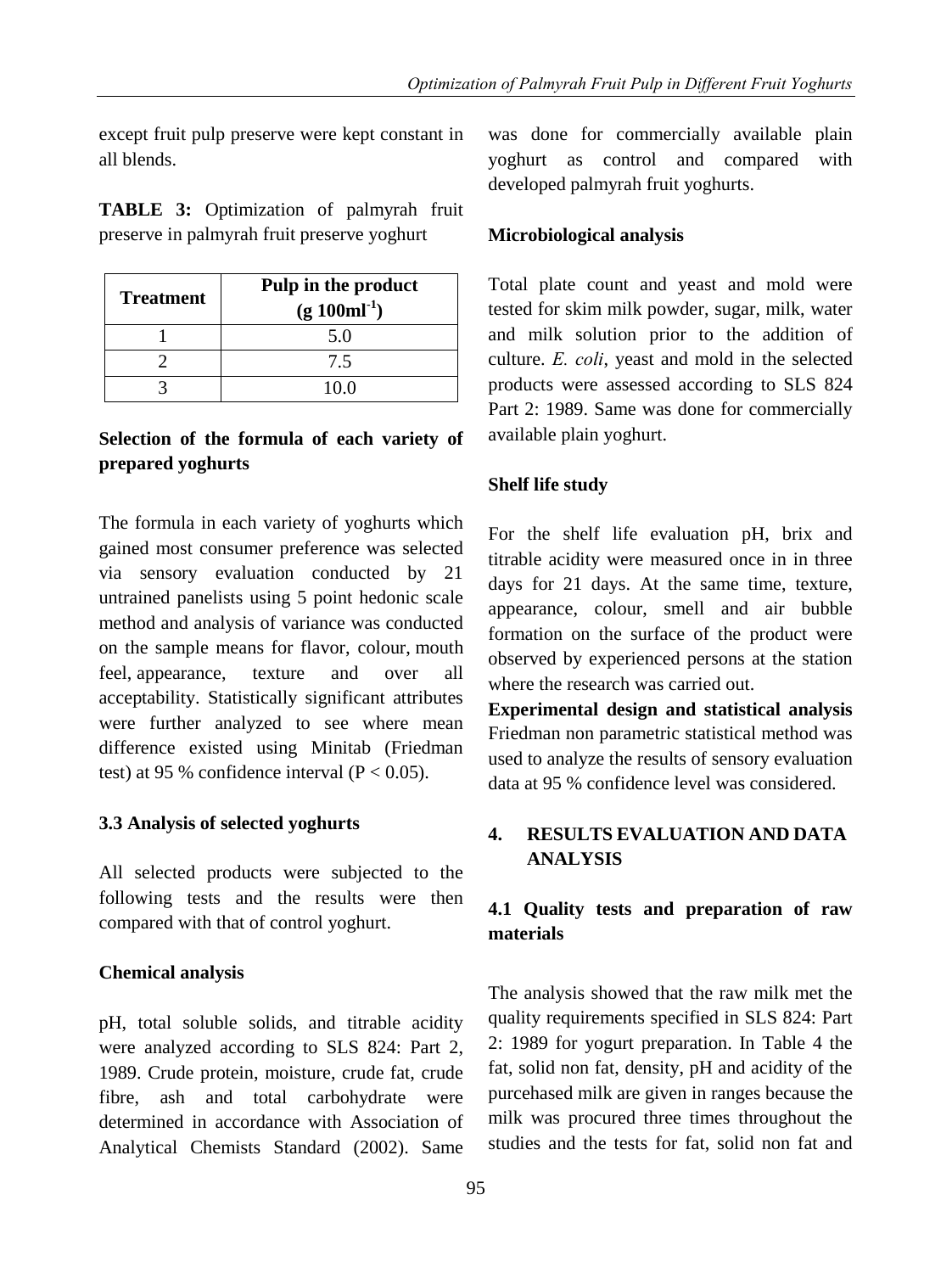density of raw milk were carried out for each batch.

**TABLE 4:** Quality parameters (fat, solid non fat, density, pH and acidity) of raw milk used for the study

| <b>Constituent of</b><br>raw milk | Range                               |  |  |
|-----------------------------------|-------------------------------------|--|--|
| Fat                               | $0.02 - 0.03$ g $100g^{-1}$         |  |  |
| Solid non fat                     | $7.5 - 7.6$ g $100$ g <sup>-1</sup> |  |  |
| Density                           | $28.6 - 29.1$                       |  |  |
| pН                                | $6.6 - 6.7$                         |  |  |
| acidity                           | $0.14 - 0.17$ g $100g^{-1}$         |  |  |

Clot boiling test is carried out to ensure the quality of milk. In the test poor quality milk will coagulate and fine particles of curd will be visible whereas the quality milk will not give so. When the acidity of milk exceeds 0.21% the milk get spoiled and is not good for the production. The raw milk used in the study did not clot in the alcohol test and the pH and acidity were ranged  $6.6 - 6.7$  and  $0.14 - 0.17$  % respectively which fell into the acceptable ranges of pH and acidity for consumption.

#### **Fruit pulp preparation**

It would be better if some parameters such as penetration ability, pH and total soluble solids are standardized for the selection of good quality fruits as it will be more beneficial and easy to the industries to select super grade fruits for the production. Palmyrah fruit pulp was collected and kept in at  $-25$  °C till used in order to preserve and minimize the bitterness of pulp.

Therefore the pH, brix and acidity were determined soon after the extraction only. The pH, total soluble solids and the acidity by means of ascorbic acid were 4.06, 15.2 % and 0.66 %. Acidity was expressed in terms of ascorbic acid as this is the dominant acid in the fruit. The results showed that the pulp was not spoiled.

Pulp has bitter principle which hinders its exploitation in food industries. However Jansz (2006) stated that the bitterness can be reduced by freezing beyond  $-20$  °C. Therefore pulp was kept in deep freezer at  $-25$  °C for about 48 hours to minimize its bitter taste and the bitterness of fresh pulp and frozen pulp was compared. It was experienced via tasting that the frozen pulp was less bitter than the fresh.

After the preparation of pulp for set and swiss style yoghurts, its texture, aroma and sweetness were improved and the colour remained as that of fresh pulp. Tartaric acid was added to reduce the pH closer to that of yoghurt. Citric acid and ascorbic acid were added as anti oxidants to prevent discolouration in the preparation. Sodium chloride was added as taste enhancer.

Palmyrah fruit pulp jelly prepared for the development of fruit jelly yoghurt was smooth and soft without any bubbles or foam on the top. The final pH of solution was 3.1 which is the most suitable pH for jelly to settlle off.

Palmyrah fFruit preserve was darker than the natural colour of the pulp but the texture was as same as that of jam. No air bubbles or sugar crystals formed and it was smooth and transparency.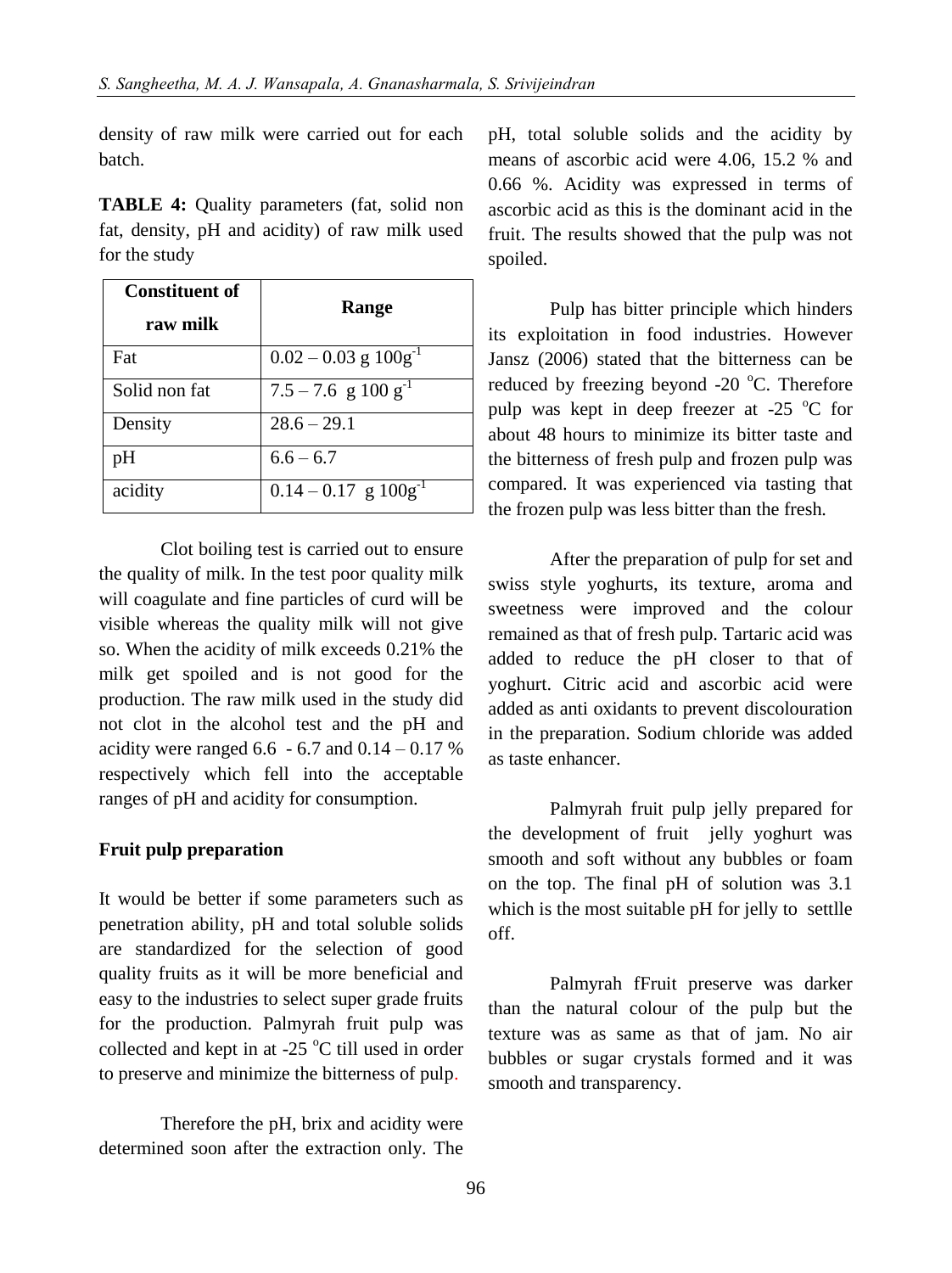### **4.2 Sensory evaluation of yoghurts**

Friedman test in Minitab was used to analyze the results of sensory evaluation to select the most preferred blend of each type of palmyrah fruit yoghurt.

## **Palmyrah fruit pulp set yoghurt**

The preference of each sensory attributes of all palmyrah set yoghurts developed in the study were rated from 5 to 1. Point 5 was given for like very much whilst point 1 was dislike very much.

## **TABLE 5:** Sensory evaluation of set palmhyrah fruit yoghurt

| <b>Sensory</b> | <b>Median score for the products</b> |                            |                          |                          |                          |  |
|----------------|--------------------------------------|----------------------------|--------------------------|--------------------------|--------------------------|--|
| attribut<br>e  | 175                                  | 101                        | 115                      | 142                      | 107                      |  |
| Flavour        | $4^a(45.5)$                          | $4^a(44.0)$                | 3 <sup>b</sup><br>(31.5) | 3 <sup>b</sup><br>(29.0) | 3 <sup>b</sup><br>(30.0) |  |
| Color          | $4^{\mathrm{a}}$<br>(47.5)           | $4^{\mathrm{a}}$<br>(49.0) | $3^{b}(33.5)$            | $3^{b}(25.5)$            | 3 <sup>b</sup><br>(24.5) |  |
| Appeara<br>nce | $4^{\mathrm{a}}$<br>(47.0)           | $4^{\mathrm{a}}$<br>(52.5) | $3^{b}(29.0)$            | $3^{b}(26.5)$            | 3 <sup>b</sup><br>(25.0) |  |
| Mouth<br>feel  | $4^{\rm a}$<br>(50.0)                | $4^a(49.0)$                | $3^{b}(27.5)$            | $3^{b}(26.5)$            | 3 <sup>b</sup><br>(25.0) |  |
| Texture        | $4^{\mathrm{a}}$<br>(52.5)           | $4^{\mathrm{a}}$<br>(47.5) | 3 <sup>b</sup> (31.0)    | $3^{b}(26.0)$            | 3 <sup>b</sup><br>(23.0) |  |

Same alphabets on means in a row show non-significant differences at the confidence level of 95%. Sum of ranks are given along with the medians in the brackets.

- 175 Set yoghurt with 5% fruit pulp
- 101 Set yoghurt with 7.5% fruit pulp
- 115 Set yoghurt with 10% fruit pulp
- 142 Set yoghurt with 12.5% fruit pulp
- 107 Set yoghurt with 15% fruit pulp

Results (Table 5) shows that the products 175 and 101 scored same median 4 for all analyzed sensory attributes and no significant difference existed in-between the products for each attributes. Products 115, 142 and 107 showed significant different between the other two and among them, and scored less than 175 and 101. To select the best product between 175 and 101 the sum of rank had to be considered as the medians were same for each attribute. Product 175 has scored higher than the other for flavor, mouth feel and texture whereas the product 101 scored higher for colour and appearance. It would be rather good if the overall acceptability of the product was also analyzed. However as 175 scored higher for flavor, mouth feel and texture which indeed play in the success of product product 175 which contained 5% fruit pulp was selected as best.

# **Palmyrah fruit pulp swiss style yoghurt**

Colour, flavour, appearance, mouthfeel and texture of each blend was rated from 5 to 1 where 5 was assigned to like very much and 1 was to dislike very much.

# **TABLE 6:** Sensory evaluation of palmyrah fruit swiss style yoghurt

| <b>Sensory</b> | <b>Median score for the products</b> |                  |                  |                  |                       |  |
|----------------|--------------------------------------|------------------|------------------|------------------|-----------------------|--|
| attributes     | 215                                  | 265              | 253              | 242              | 227                   |  |
| Flavour        | $4^{\mathrm{a}}$                     | $4^{\rm a}$      | $4^{\mathrm{a}}$ | $4^{\mathrm{a}}$ | $4^{\mathrm{a}}$      |  |
|                | (35.0)                               | (35.0)           | (35.0)           | (33.5)           | (37.5)                |  |
| Color          | $4^{\mathrm{a}}$                     | $4^{\mathrm{a}}$ | $4^{\mathrm{a}}$ | $4^{\mathrm{a}}$ | $4^{\mathrm{a}}$      |  |
|                | (33.5)                               | (39.0)           | (38.0)           | (32.0)           | (37.5)                |  |
| Appearanc      | $3.85^{ab}$                          | $4.15^{\circ}$   | $3.85^{bc}$      | $3.65^{\circ}$   | $3.75$ <sup>abc</sup> |  |
| e              | (38.0)                               | (46.0)           | (33.5)           | (26.0)           | (36.0)                |  |
| Mouth feel     | 3.9 <sup>a</sup>                     | $4^{\rm a}$      | 3.9 <sup>a</sup> | 3.9 <sup>a</sup> | $3^a$                 |  |
|                | (39.0)                               | (39.5)           | (35.0)           | (36.5)           | (30.0)                |  |
| Texture        | $4^{ab}$                             | 4.3 <sup>a</sup> | $4^{ab}$         | 3 <sup>b</sup>   | 3.9 <sup>ab</sup>     |  |
|                | (34.5)                               | (44.8)           | (36.5)           | (31.0)           | (34.9)                |  |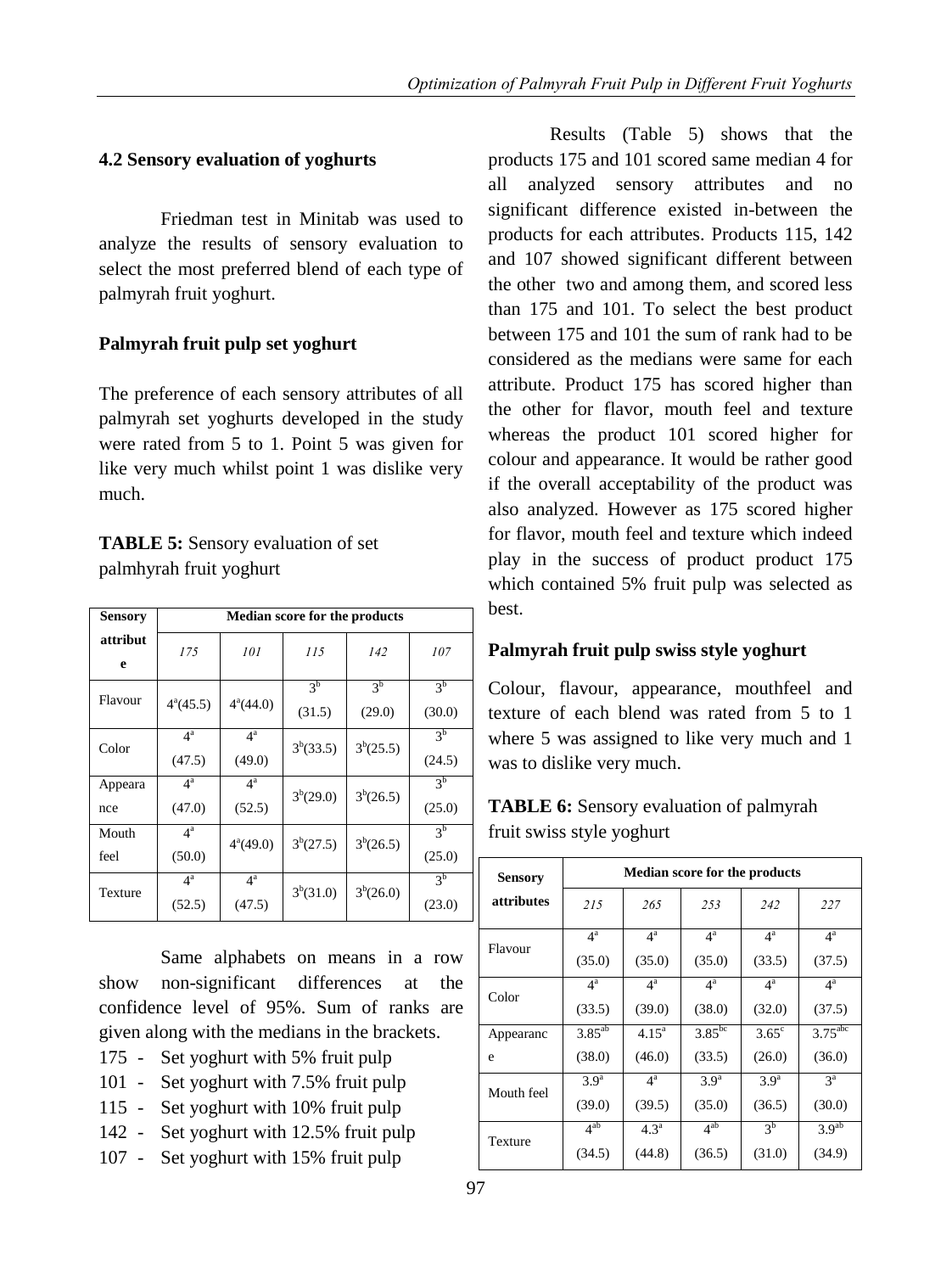Same alphabets on means in a row show non-significant differences at the confidence level of 95%. Sum of ranks are given along with the medians in the brackets.

- 215 Swiss style yoghurt with 5% fruit pulp
- 265 Swiss style yoghurt with 7.5% fruit pulp
- 253 Swiss style yoghurt with 10% fruit pulp
- 242 Swiss style yoghurt with 12.5% fruit pulp
- 227 Swiss style yoghurt with 15% fruit pulp

The results of sensory evaluation (Table 6) revealed that the all products have scored the same median 4 for flavor, colour and mouth feel and no significant difference existed among them for each of those attributes. Product 265 scored the highest median and sum rank for appearance, mouth feel and texture. Also it was clear that product 265 scored the best for all sensory attributes. Therefore product 265 containing 7.5% fruit pulp was selected.

From the above results of both types of yoghurts, it could be noted that the selected swiss style yoghurt contained higher percent of pulp (7.5%) than set yoghurt (5%). Also the comments given by the panelists brought out that the consistency and appearance of swiss style yoghurt were better than that of set yoghurt and bitterness could not be sensed in swiss style yoghurt although the pulp was higher in that. About two or three days after the production set yoghurt showed water separation and the appearance became down. Therefore among the selected set and swiss style yoghurts, swiss style yoghurt with 7.5 % fruit pulp was selected for further studies.

#### **Palmyrah fruit pulp jelly yoghurt**

Sensory evaluation revealed that both products scored 4.5 median to flavor, colour and texture and product 307 scored less than product 321 for appearance and mouth feel. Also the sum of ranks of product 321 were higher than those of 307 for all attributes. Therefore product 321 was selected finally (Table 7).

| Sensory    | <b>Median score for the products</b> |                                 |  |  |
|------------|--------------------------------------|---------------------------------|--|--|
| attributes | 321(5 % of pulp)                     | 307 (6 % of pulp)               |  |  |
| Flavour    | $4.5^{\mathrm{a}}$ (20.0)            | $4.5^{\text{a}}$ (19.0)         |  |  |
| Color      | $4.5^{\mathrm{a}}$ (21.0)            | $4.5^{\text{a}}(18.0)$          |  |  |
| Appearance | $4.5^{\mathrm{a}}(21.5)$             | $\overline{3.5}^{\rm b}$ (16.5) |  |  |
| Mouth feel | $4.5^{\mathrm{a}}$ (23.5)            | $\overline{3.5}^{\rm b}$ (15.5) |  |  |
| Texture    | $4.5^{\mathrm{a}}$ (20.0)            | $4.5^a(19.0)$                   |  |  |

**TABLE 7:** Sensory evaluation of palmyrah fruit jelly yoghurt

Means in the each row followed by the same letters are not significantly different at  $p < 0.05$ . Sum of ranks are given along with the medians in the brackets.

#### **Palmyrah fruit pulp preserve yoghurt**

The results of sensory evaluation brought out that product with 10 % of fruit pulp scored 4.5 median to flavor, colour and texture and mouth feel and the sum of ranks of product was higher than the other products with 5 % and 7.5 % fruit pulp and thus it (product with 10 % of fruit pulp) was selected.

#### **4.3 Analysis of selected products**

**Chemical analysis -** *pH, Brix and acidity* pH, acidity and total soluble solids of the all types of yoghurts selected in the sensory evaluation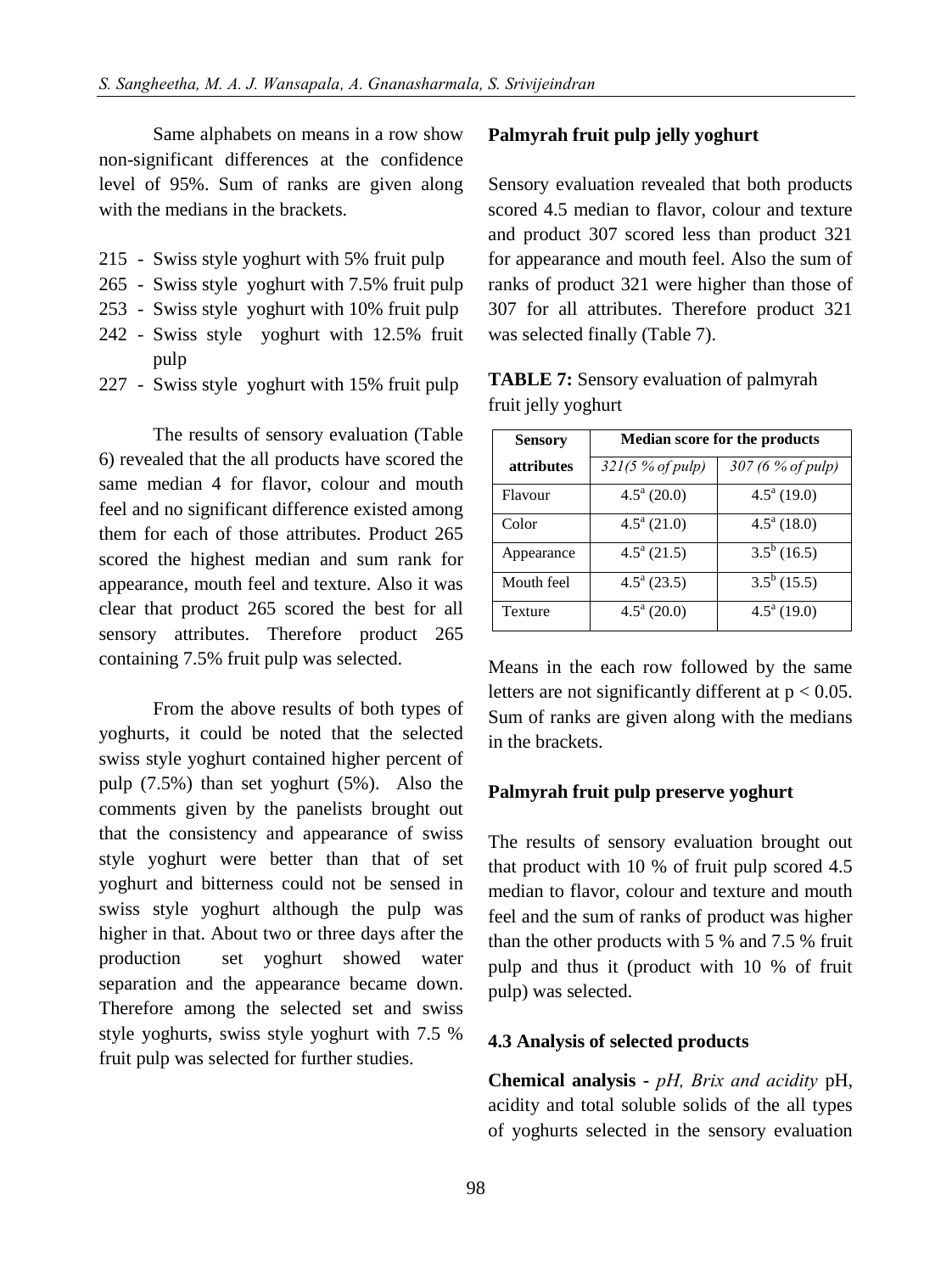were analyzed to determine the chemical quality of them (Table 8).

**TABLE 8:** Analysis of pH, acidity and total soluble solids of palmyrah fruit yoghurts selected in sensory evaluation

| Yoghurt                               | рH   | Total<br>soluble<br>solids | <b>Acidity</b><br>$(g 100g^{-1})$ |
|---------------------------------------|------|----------------------------|-----------------------------------|
| Palmyrah fruit set yoghurt            | 4.43 | 16.9                       | $0.8 \pm 0.01$                    |
| Palmyrah fruit swiss style<br>yoghurt | 4.36 | 18.6                       | $0.9 + 0.03$                      |
| Palmyrah fruit jelly<br>yoghurt       | 4.60 | 21.3                       | $0.97 + 0.01$                     |
| Palmyrah fruit preserve<br>yoghurt    | 4.33 | 23.6                       | $1.01 + 0.01$                     |
| Control yoghurt                       | 4.27 | 16.2                       | $0.79 \pm 0.02$                   |

SLS 824 Part 2: 1989 says that the acidity by means of lactic acid of a standard yoghurt should be between 0.8 % and 1.25 %. Acidity of all products selected in the studiy was in between the limits specified in the standard. In contrast, the pH of the products were slightly higher than the optimum pH of 4.2 for coagulation. It may be due to the acidity of fruit pulp and the organic acids (citric acid, tartaric acid etc) added in preparation of pulp for the product developments.

#### *pH and brix of yoghurts with storage*

The results show that the pH and brix did not change much and they were in acceptable limits even after 18 days. Fruit jelly yoghurt showed the pH above 4.2. The change in pH and total soluble solids of each type of yoghurt were observed for 21 days (Figures 1, 2, 3 and 4).



*Values are means of triplicates. Vertical bars indicate the standard errors.* 

**FIGURE 1:** Study on change of pH and brix of palmyrah fruit pulp swiss style yoghurt for 21 days





**FIGURE 2:** Study on change of pH and brix of palmyrah fruit jelly yoghurt for 21 days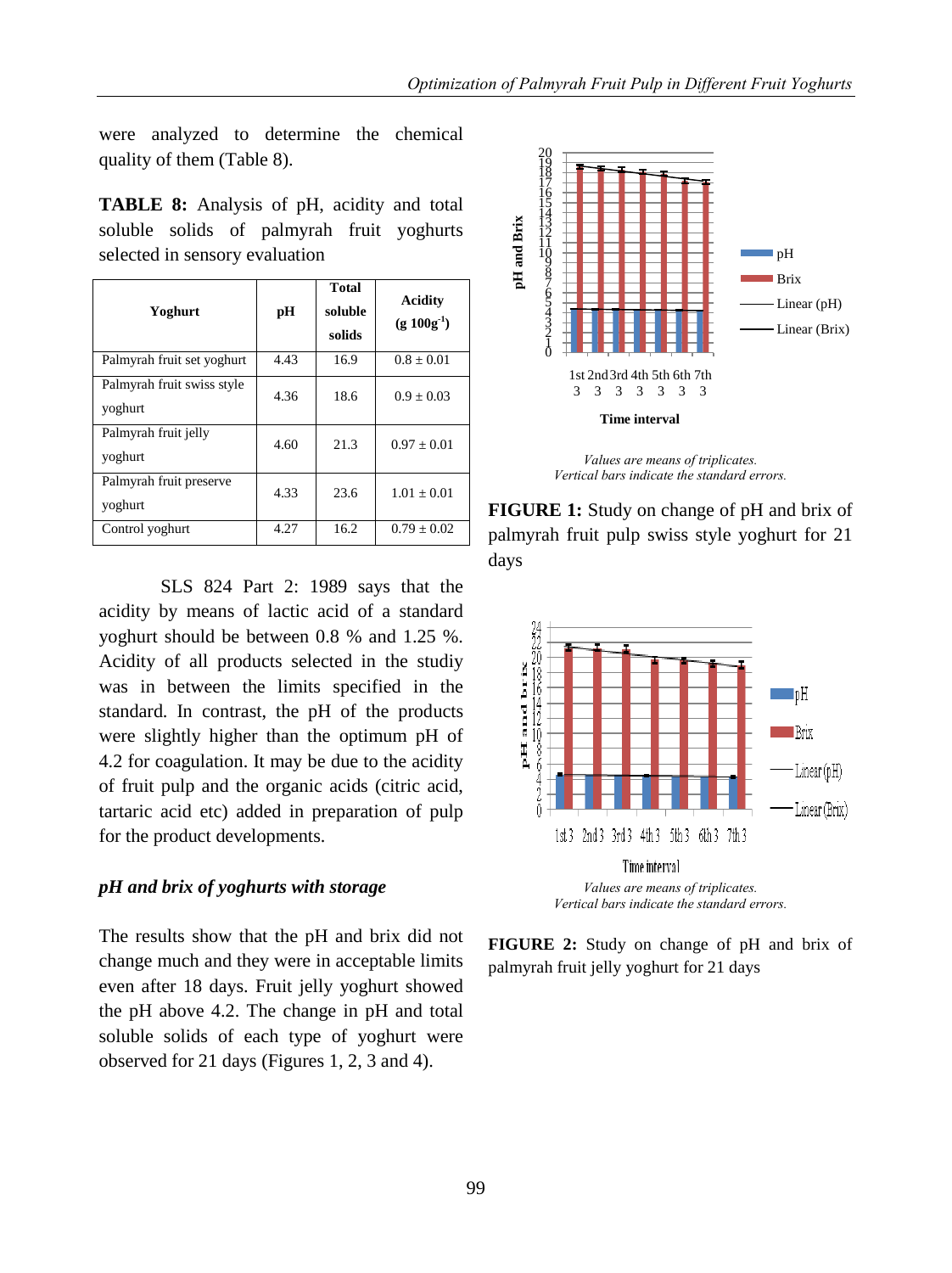

*Values are means of triplicates. Vertical bars indicate the standard errors.* 

**FIGURE 3:** Study on change of pH and brix of palmyrah fruit preserve yoghurt for 21 days



*Values are means of triplicates. Vertical bars indicate the standard errors.* 

**FIGURE 4:** Study on change of pH and brix of palmyrah fruit set yoghurt for 21 days

Although the characterisitcs of palmyrah fruit pulp set yoghurt were in the limits, separation of whey and water was observed on the third day from the development and the texture was too watery in set yoghurt. Therefore, the product was then discarded from further analysis.

The milk solids content (including the fat content) for yoghurt ranges from around 9 % for low fat yoghurt to more than 20 % for certain types of concentrated yoghurt. Many commercial yoghurt products have milk solids contents of 14 - 15 % (Tamime and Robinson, 1999). The total solids content of milk can be increased by concentration processes, such as, evaporation under vacuum, and membrane processing (i.e., reverse osmosis and ultra filtration).

## *Nutrient analysis of selected palmyrh fruit yoghurts in the study*

Codex Alimentarious Regulations for yoghurt (2008) indicates that the minimum milk protein content is 2.7 % (except for concentrated yoghurt where the minimum protein content is 5.6 % after concentration) and the maximum fat content is 15 %. The results (Table 9) show that the fat content of all products did not exceed 15 % and were between 0.71 % and 2.47 %. Therefore, all palmyrah fruit pulp yoghurts can be categorized as low fat fruit yoghurts. The protein content of preserve yoghurt was lower than the limit as the preserve added for yoghurt was about 40 % and thus the milk in the yoghurt was reduced drastically and the preserve contained almost 60 % of sugar. It would be more informative about the nutrient value and medicinal benefits of the products if the analysis of crude fibre, dietary fibre and vitamin A is carried out.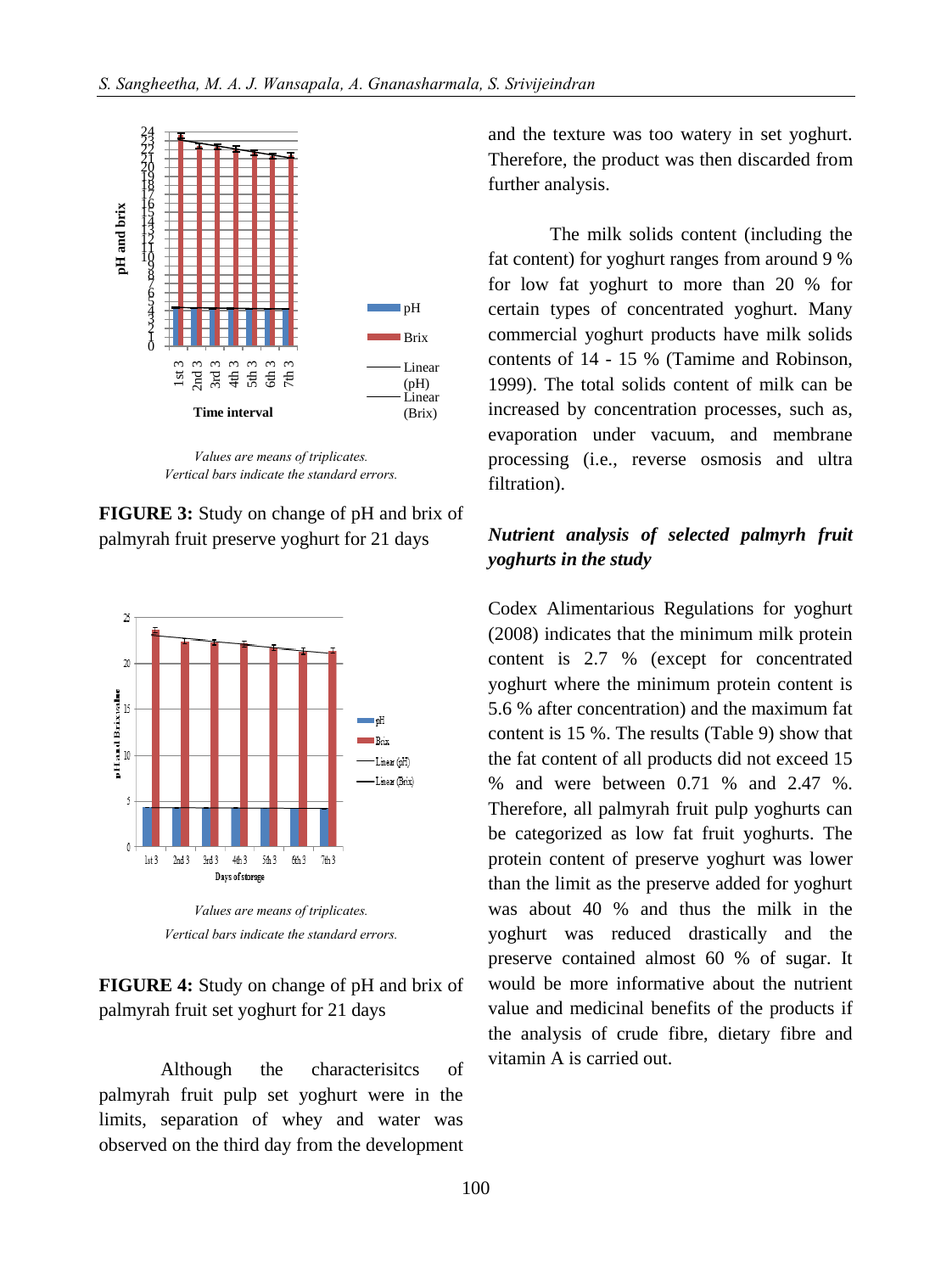|                 | Amount of nutrients (g $100g^{-1}$ ) |                |                |                  |  |
|-----------------|--------------------------------------|----------------|----------------|------------------|--|
| <b>Nutrient</b> | Swiss                                |                | Preserv        | Commerci         |  |
|                 | style                                | <b>Jelly</b>   | e fruit        | al yoghurt       |  |
|                 | yoghurt                              | yoghurt        | yoghurt        | as control       |  |
| Protein         | $6.12+$                              | $7.77 \pm 0.0$ | $2.48 \pm 0.0$ | $5.26 \pm 0.01$  |  |
|                 | 0.05                                 | 6              | 3              |                  |  |
| Crude fat       | $0.71 \pm$                           | $0.90 + 0.0$   | $2.47 \pm 0.0$ | $0.80 \pm 0.05$  |  |
|                 | 0.01                                 | 5              | 3              |                  |  |
| Moisture        | $55.59+$                             | $66.48 \pm 0.$ | $61.38 \pm 0.$ | $65.00 \pm 0.15$ |  |
|                 | 0.3                                  | 02             | 02             |                  |  |
| Ash             | 0.56                                 | $0.53 \pm 0.0$ | $0.92 \pm 0.0$ | $0.81 \pm 0.01$  |  |
|                 | $\pm 0.03$                           | 1              | $\overline{c}$ |                  |  |
| Acid            | $0.15 \pm 0.$                        |                | $0.29 +$       |                  |  |
| insoluble       | 02                                   | $0.46 \pm 0.0$ | 0.01           | $0.29 \pm 0.01$  |  |
| ash             |                                      |                |                |                  |  |
| Carbohydra      | $36.87 \pm$                          | $23.86 \pm 0.$ | $32.46 \pm 0.$ | $27.84 \pm 0.12$ |  |
| $te + fibre$    | 0.37                                 | 09             | 08             |                  |  |

**TABLE 9:** Nutrient contents of developed palmyrah fruit pulp yoghurts

Palmyrah fruit pulp contains provitamin A (32 ppm), vitamin C (285 ppm) and lycopene as well (Mohanajayelauxmy 1986). Apart from the nutritional benefits of pulp, it was discovered that Flabelliferin II was preventing the absorption of glucose into the blood stream with no adverse reactions (Janz 2006). Further it has anti glycemic activities, anti microbial activities and hypocholestremic acivities which are benefits for our health. 10 – 12 % pectin in pulp decrease cholesterol by 25 – 35 % by binding bile salts and cholesterol (Jansz 2006).

**Microbiological analysis**. According to SLS 824 Part 2: 1989 *E.coli*, yeast and mold, lactic acid bacteria, and *Salmonella* should be analyzed howbeit since the media was not available at the time when the research was carried *Salmonella* will be checked in future works of the research. Total plate count test was

done for skim milk powder, sugar, milk and potable water according to SLS 516 part 1, 1991. But bacterial growth was in acceptable range in potable water and bacterial growth was not observed in other ingredients. *E. coli* was absent in all products including control yoghurt. Yeast count of all products were not more than 1000 per gram and Mold did not exist in the selected products. Mostly the microbial contamination occurs during the process. Therefore implementation of hygienic practices during process will help reduce microbial contamination.

**Organoleptic analysis**. Texture, flavor and appearance were observed one in three days to determine the shelf life. They remained as fresh throughout the period of 21 days. But since the pH and acidity went beyond accepted level after 18 days observations were not taken as it will not contribute to determine shelf life further.

## **Shelf life study**

pH and brix were measured once in three days to determine the shelf life of products for 21 days. At the same time, appearance, colour, smell and texture were observed by experienced persons. As discussed above in pH and brix change, the shelf life period was determined as 18 days without any preservatives at  $4^{\circ}$ C.

#### **5. CONCLUSION AND FURTHER WORK**

The optimized palmyrah fruit pulp concentrations for its set yoghurt, swiss style yoghurt, jelly yoghurt and preserve yoghurt were 5 %, 7.5 %, 6 % and 10 % (v/v) respectively. All four products complied with Sri Lankan Standard 824:1989 and the pH, brix and acidity of the final products were in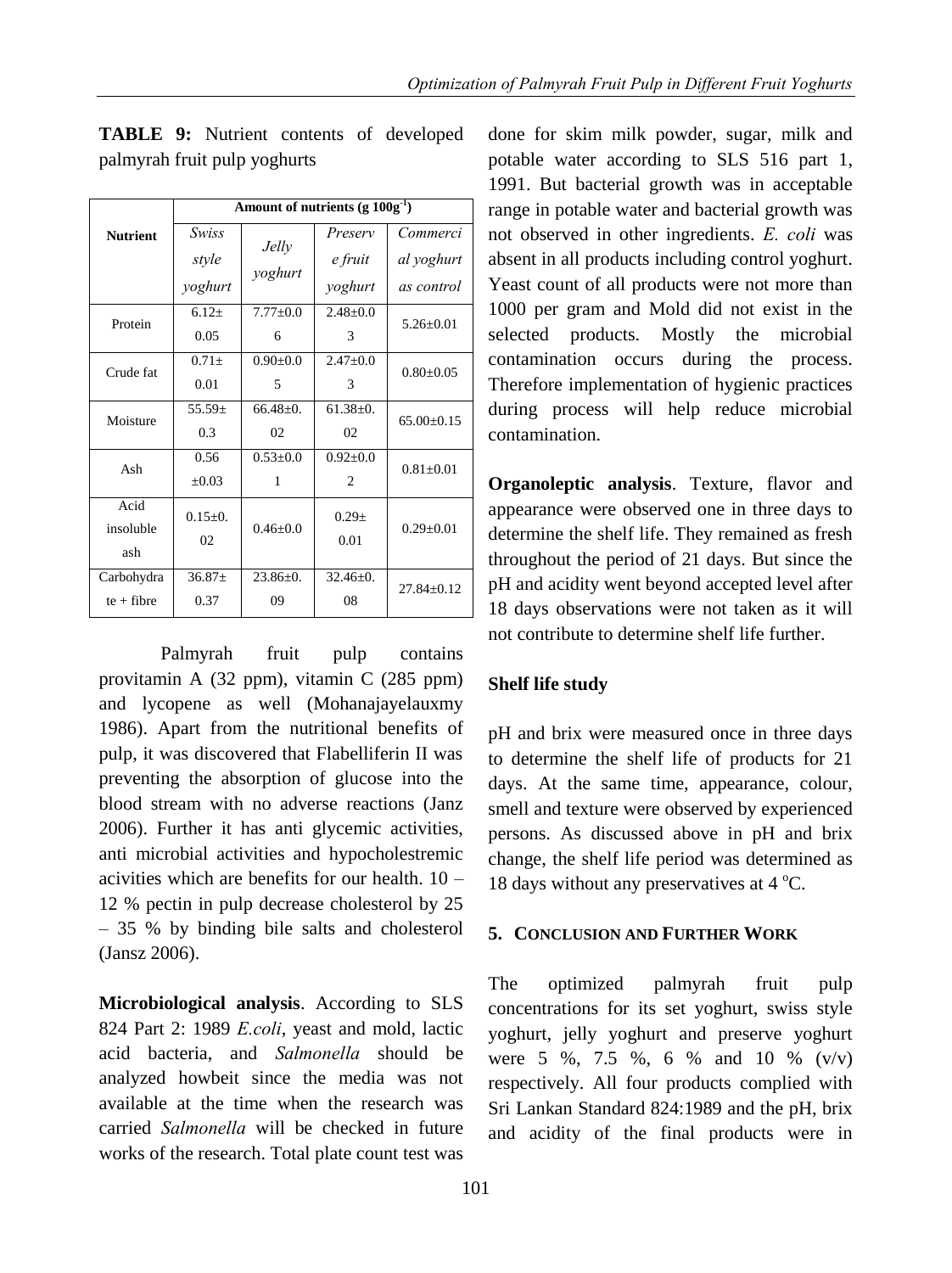acceptable ranges. The shelf life of the product was 18 days at  $4^{\circ}$ C without any preservatives.

However a complete analysis of nutrients including vitamin A and C, phyto nutrients and dietary and crude fibres can give a complete nutrient profile and nutritional value of the developed products. Therefore, in the next season of fruits these constituents will be analysed. Also, the study on development of yoghurt with chemically preserved pulp will be studied. Consumer preference test and marketing survey should be done to improve its quality.

## **REFERENCES**

- AOAC International (2002). AOAC *Official*  Methods of Analysis. (2002), 17<sup>th</sup> Edition, ASSOCIATION OF OFFICIAL ANALYTICAL CHEMISTS Washington, **USA**
- BOGHRA, V. R. AND MATHUR O. N., (2000). *Physico-chemical status of major milk constituents and minerals at various stages of shrikhand preparation*. Journal of Food Science and Technology, 37: 111-115
- FOOD AGRICULTURE ORGANIZATION AND WORLD HEALTH ORGANIZATION, CODEX ALIMENTARIOUS COMMISSION, (2003). *Codex standard no 243 – 2003 – Codex standard for fermented milk,* United States of America
- JANSZ, E. R., WICKREMASEKARA, N. T. AND SUMUDUNI, K. A. V. (2002). *A Review of the Chemistry and Biochemistry of seed shoot flour and fruit pulp of the Palmyrah palm (Borassus flabellifer L.)*. Journal of National Science Foundation of Sri Lanka. 30(1&2): 61-87.
- JANSZ, E. R., (2006). *Bioactivity of Palmyrah* (*Borrasus flabellifer*) biomolecules, Nugegoda, Sri Lanka
- JEYARATNAM, M. (1986). Studies on the Chemistry and Biochemistry of palmyrah products. M.Phil. Thesis. University of Jaffna, Sri Lanka. pp. 1-200
- KAMRUZZAMAN M., ISLAM M .N, RAHMAN M. M., PARVIN S. AND. RAHMAN M. F, (2002). *Evaporation rate of moisture from dahi (yoghurt) during storage at refrigerated condition*. Pakistan Journal of Nutrition., 1: 209-211.
- KUMAR, P. AND MISHRA H.N., (2004). *Mango fortified set yoghurt: Effect of stabilizer addition of physicochemical, sensory and textural properties*. Food Chemistry., 87: 501-507
- MINISTRY OF LIVESTOCK AND RURAL COMMUNITY DEVELOPMENT, (2010). online available from [http://www.livestock.gov.lk/site/index.php?l](http://www.livestock.gov.lk/site/index.php?lang=en) [ang=en,](http://www.livestock.gov.lk/site/index.php?lang=en)
- PALMYRAH DEVELOPMENT BOARD, (2010). *Annual Report of palmyrah*, Jaffna
- PATHBERIYA L. G, CHANDRIKA U. G (2003). *Variation of bioactivity of fruit pulp of different cultivars of palmyrah research plan* – National seminar on palmyrah research and development, palmyrah development board, Colombo, Sri Lanka